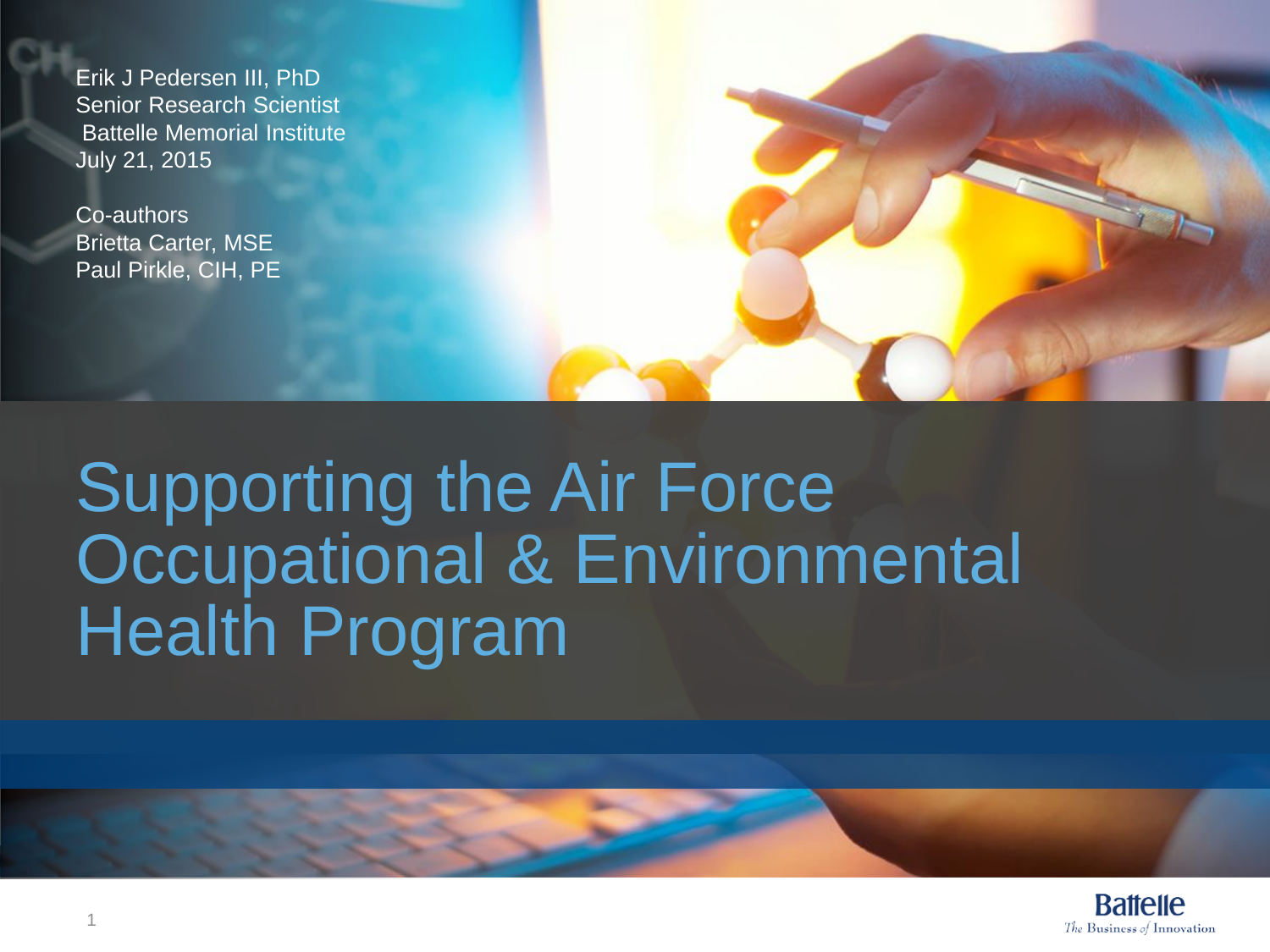## **Overview**

- Background and rationale
- Prototype Occupational & Environmental Health (OEH) GIS applications
	- **Radon exposure assessment**
	- **Emergency Response**
	- **Drinking Water Program**
- Conclusions and next steps

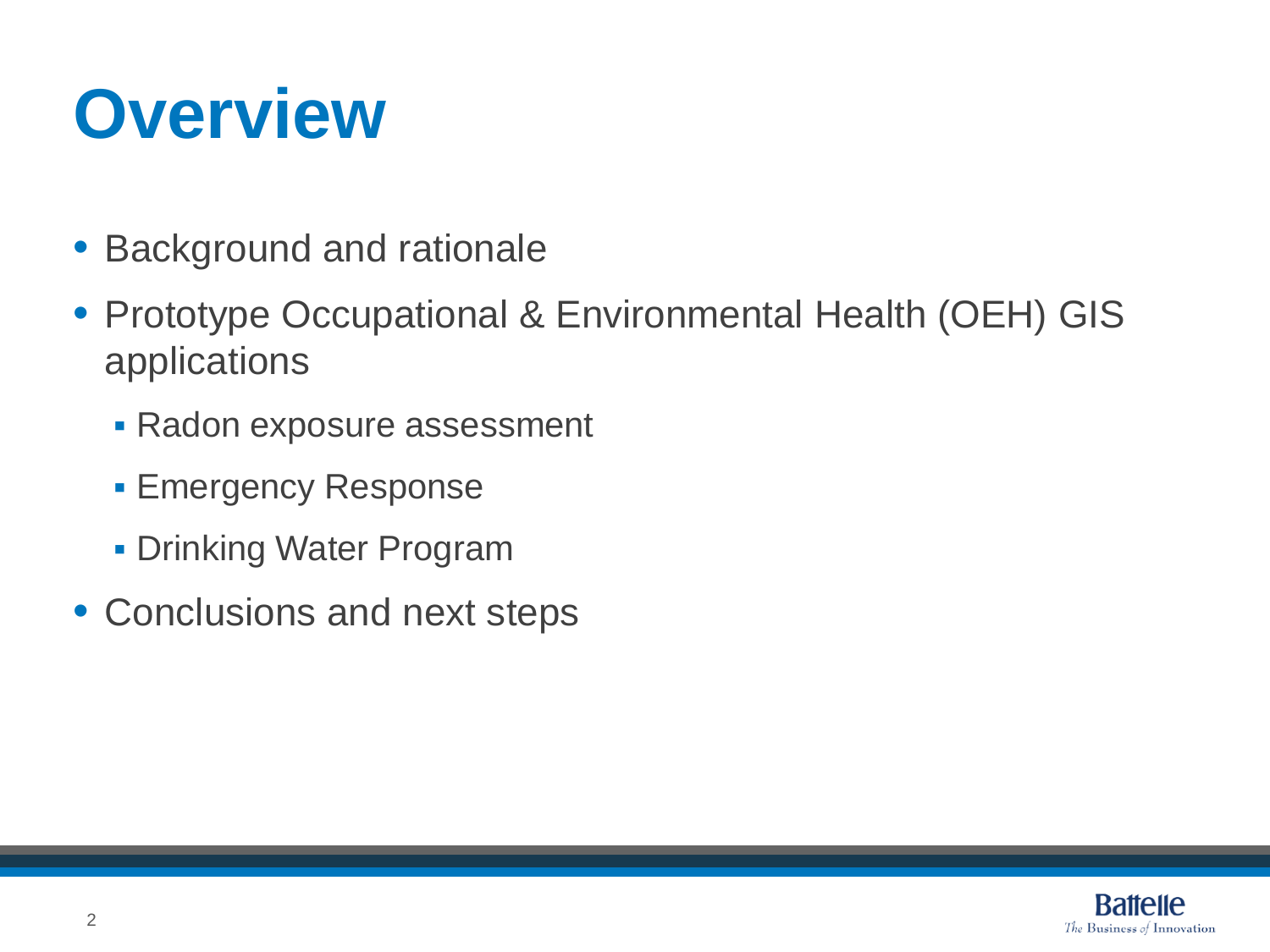### BACKGROUND & RATIONALE

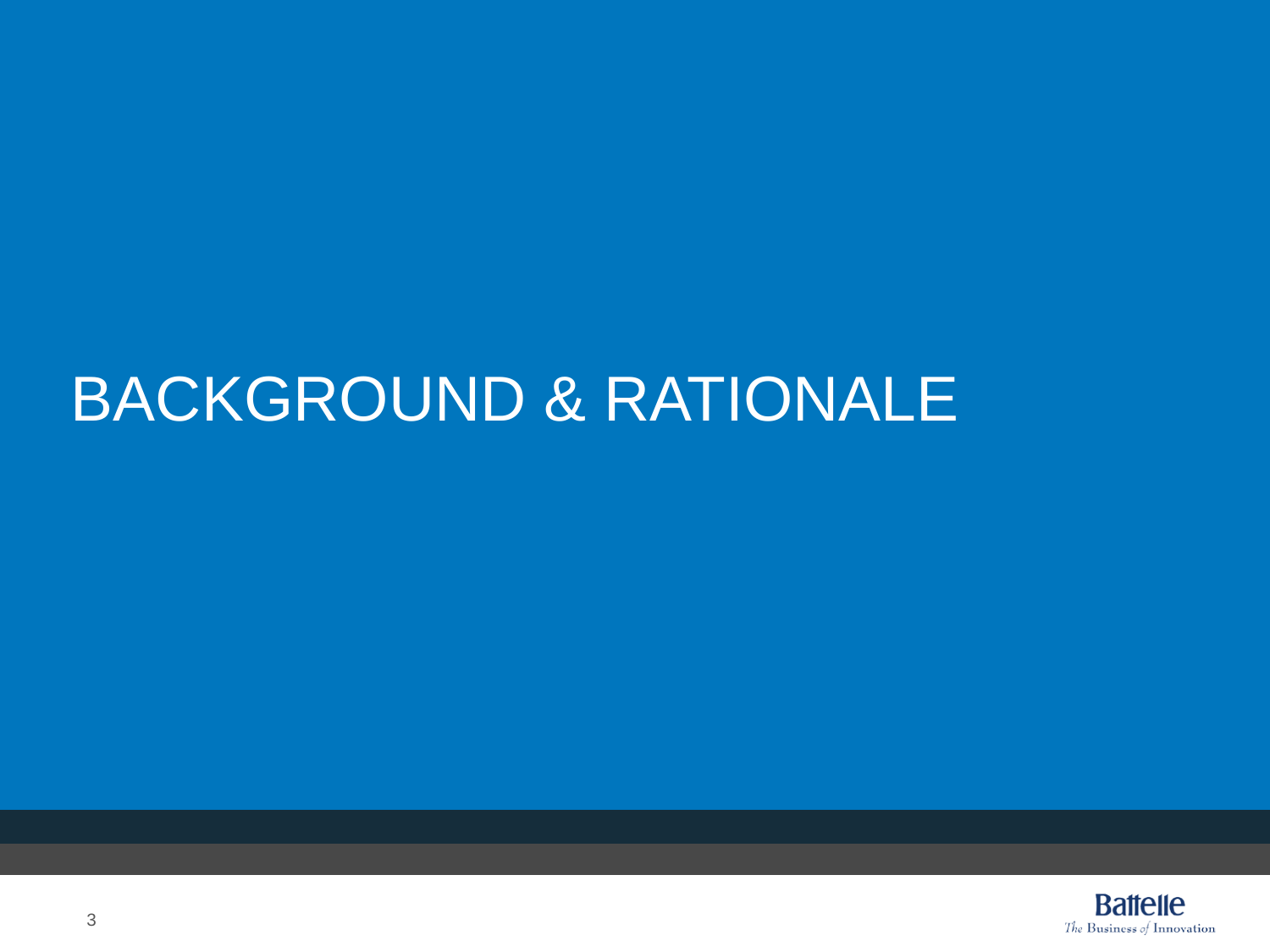## **USAF Bioenvironmental Engineering**

- Performs OFH risk assessments
- Communicates health risks to supervisors
- Performs sampling to quantify and assess exposure risks
- Provides real-time surveillance and decision support during Chemical, Biological, Radiological, or Nuclear (CBRN) incidents
- Ensures safe potable and non-potable water through extensive sampling, analysis, and assessment program
- Ongoing and continuous identification, communication, and reduction of health risks in all operational settings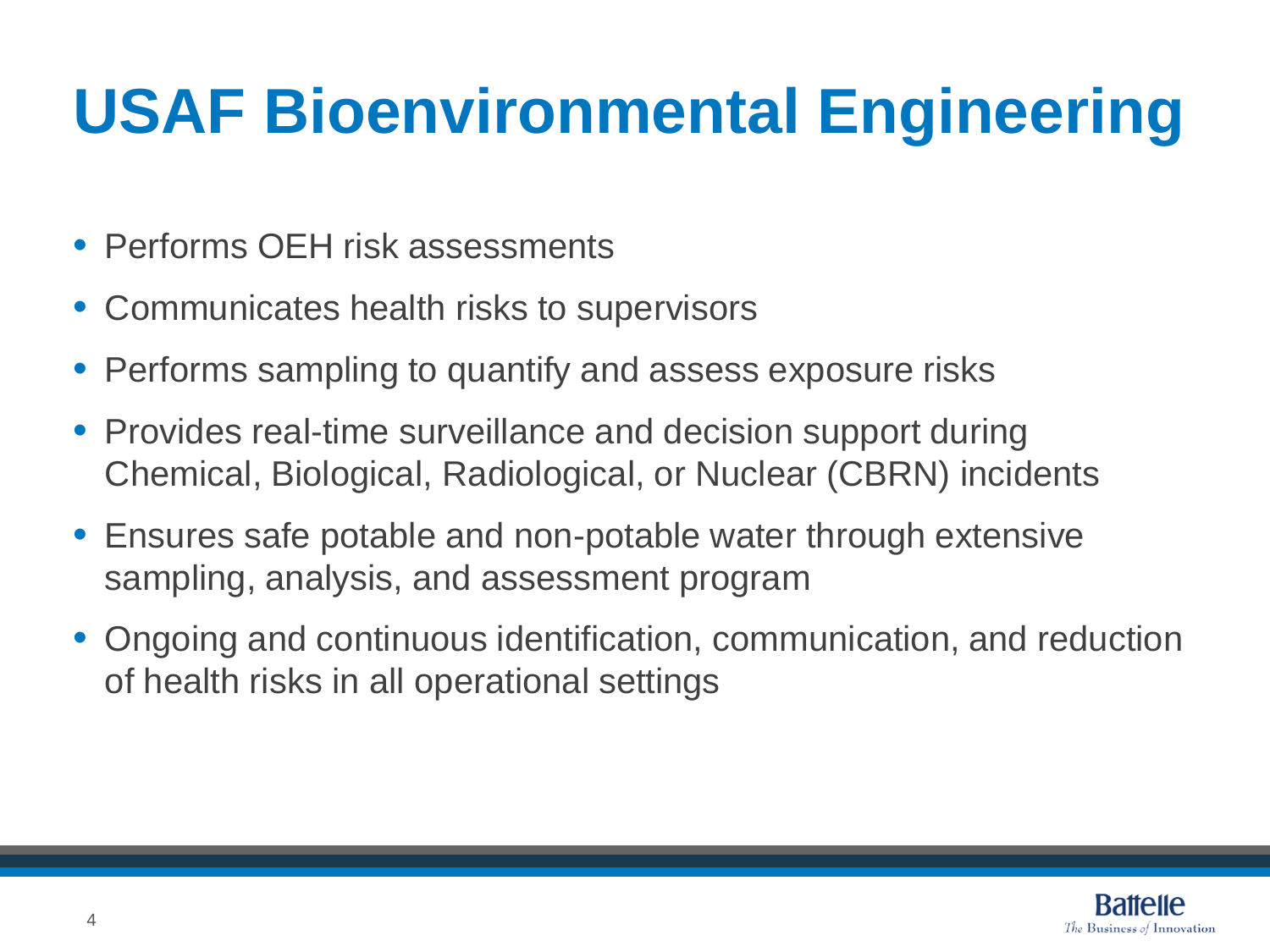## **GeoBase**

- Based on ArcGIS
- Designed to provide common access to current geospatial information for all USAF installations
- Site-specific geospatial information for buildings, facilities, infrastructure, environmental hazards, etc.
- Potential for expanded role in health risk communication, safety, emergency management, disease vector management, and other health-related data sets
- Primarily used by Civil Engineering

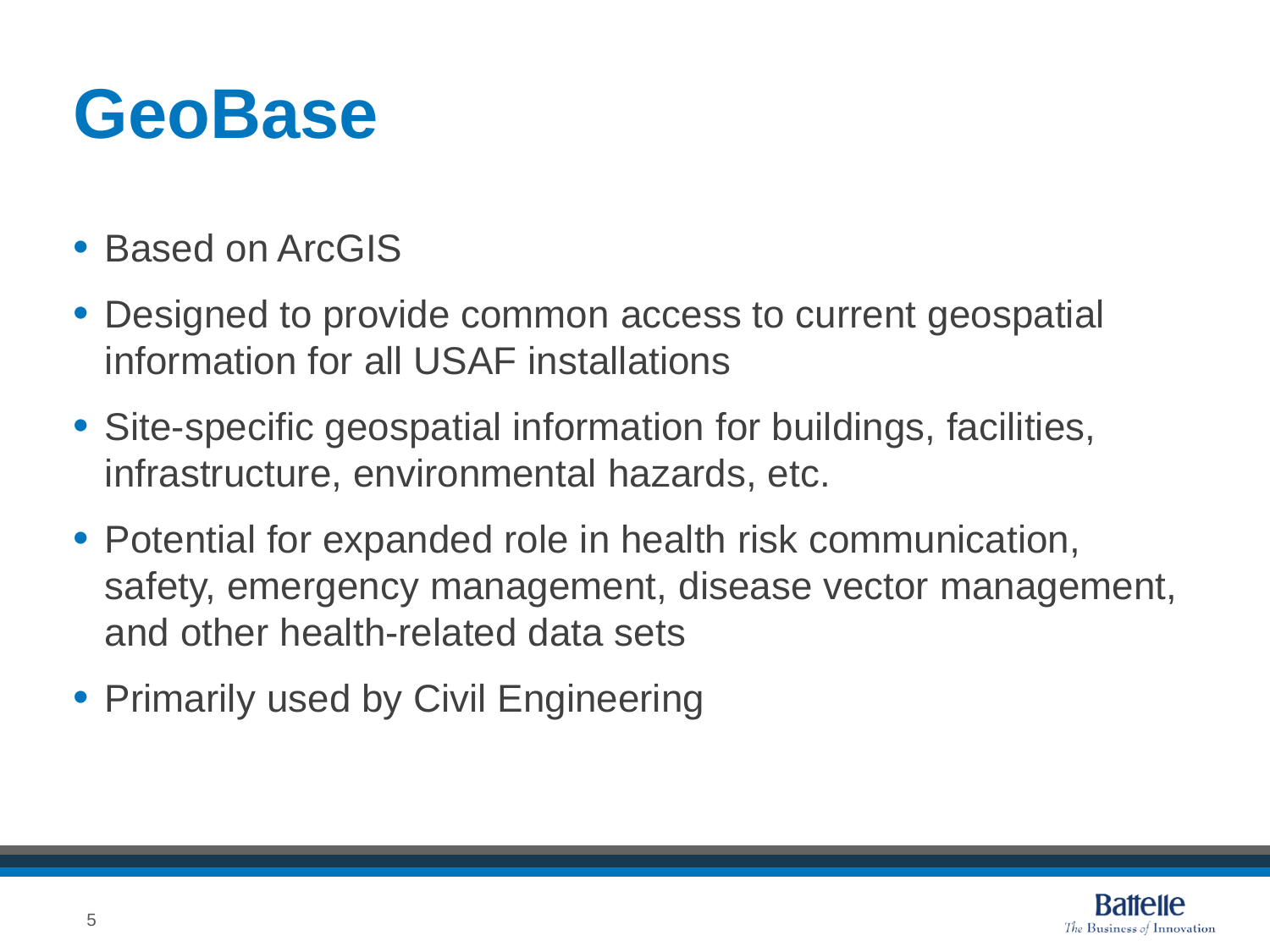## **Project Objectives**

- Develop OEH layers and data sets for GeoBase that address gaps in Air Force Bioenvironmental Engineering (BE) mission activities, including:
	- **Radon Exposure Assessment**
	- **Emergency Response**
	- Environmental Restoration Program Site Vapor Intrusion
	- **Backflow Prevention Device Program**
	- **Drinking Water Sampling Program**

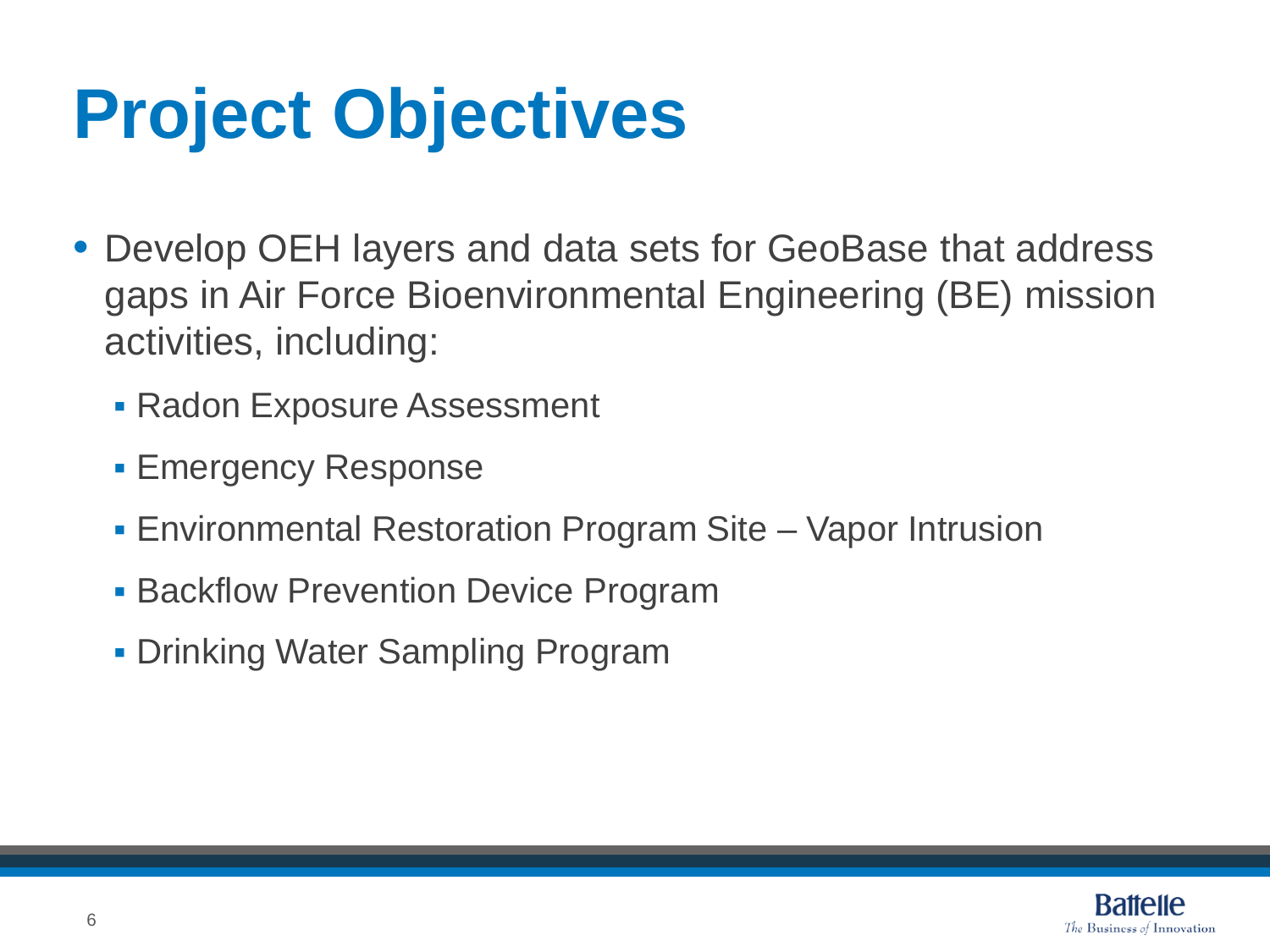### RADON EXPOSURE ASSESSMENT

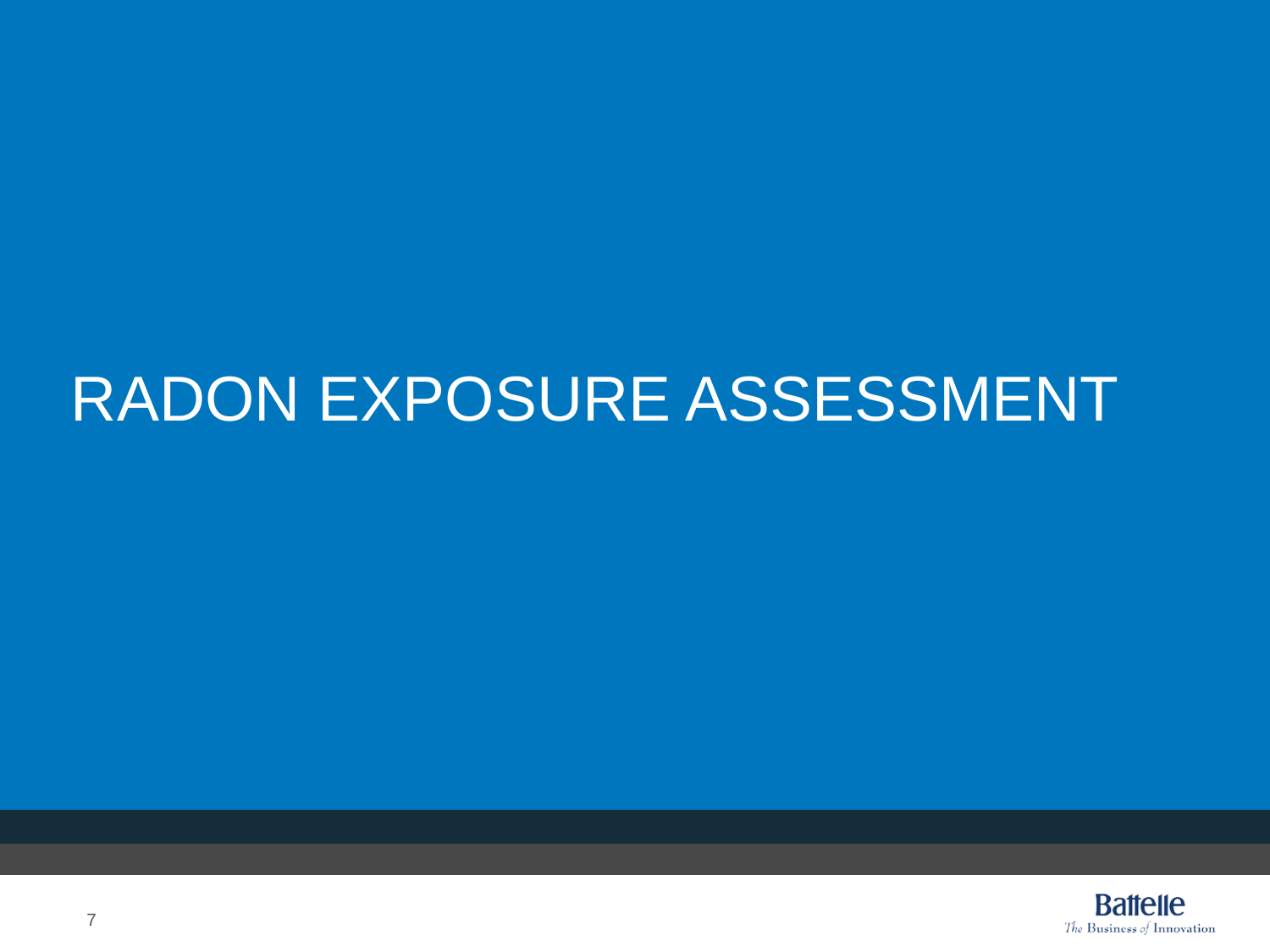# **Key Features**

- Proactive
- Comprised of two feature classes
	- **Building Radon Levels**
	- Radon Control Systems
- Provide status of buildings with respect to
	- **Radon concentration**
	- **Testing status**
	- **Required action deadlines**
	- **State of compliance**

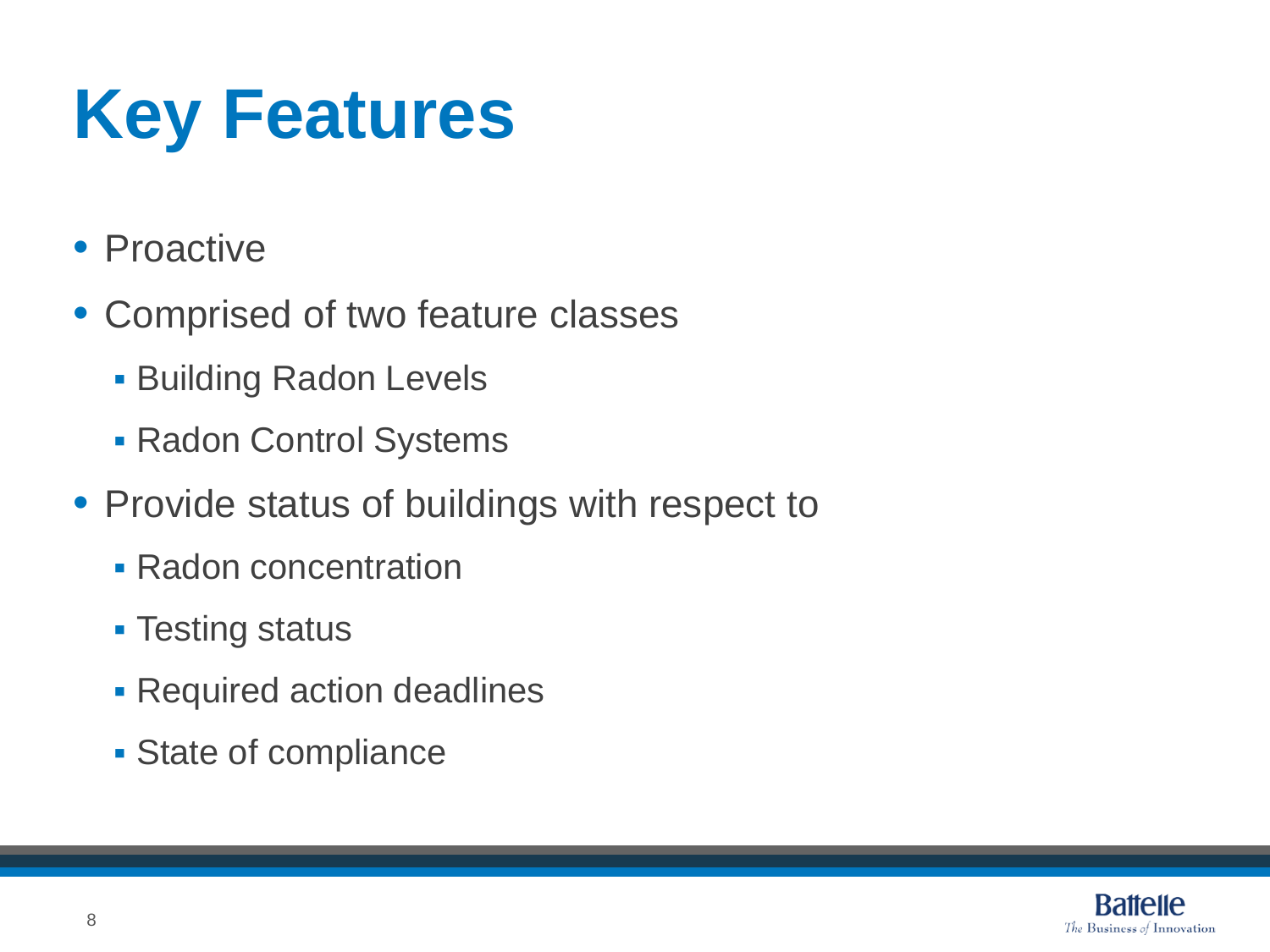### **Selection query by attribute identifies buildings exceeding guidelines**



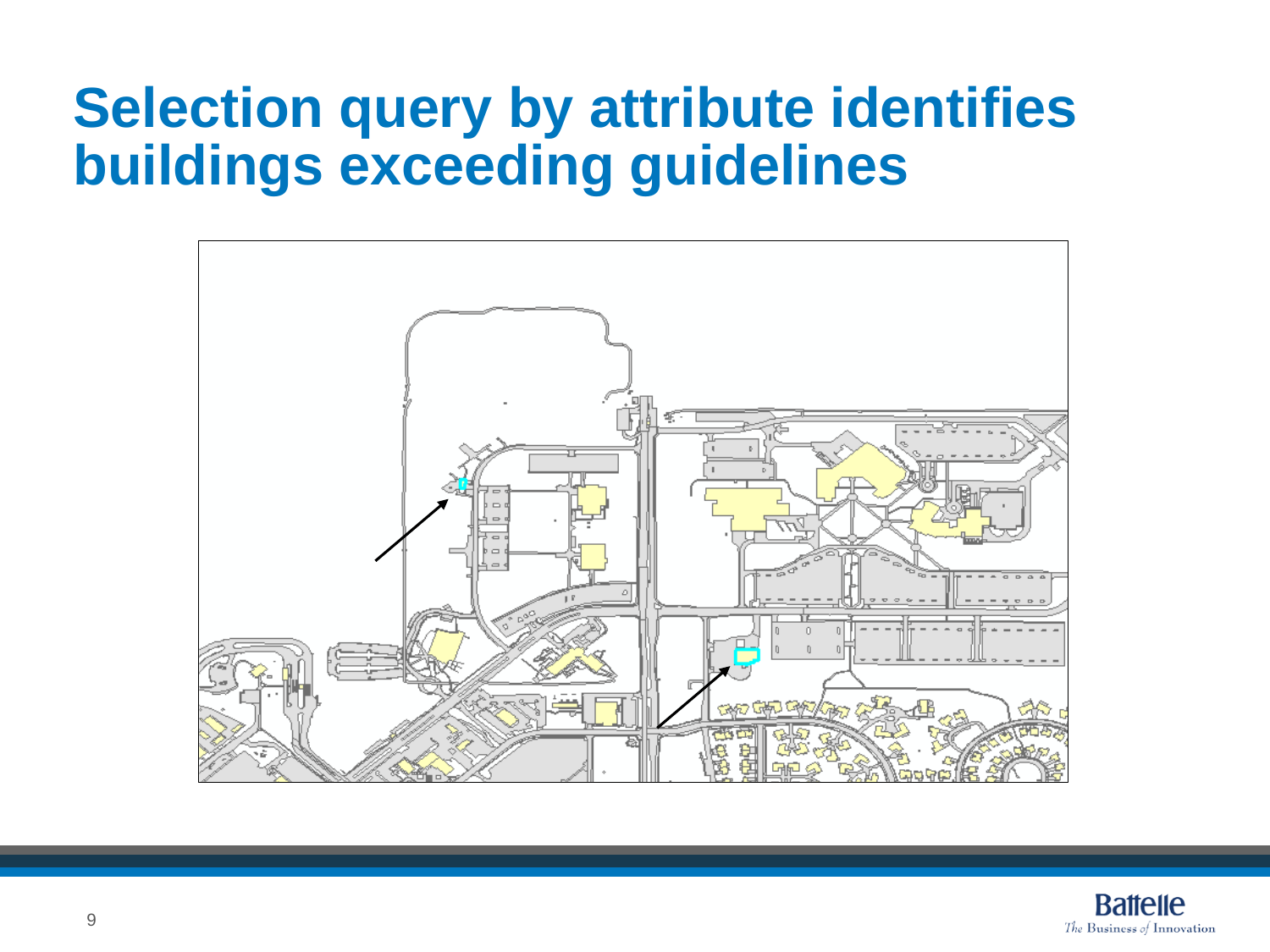### **Status using "Identify" tool**

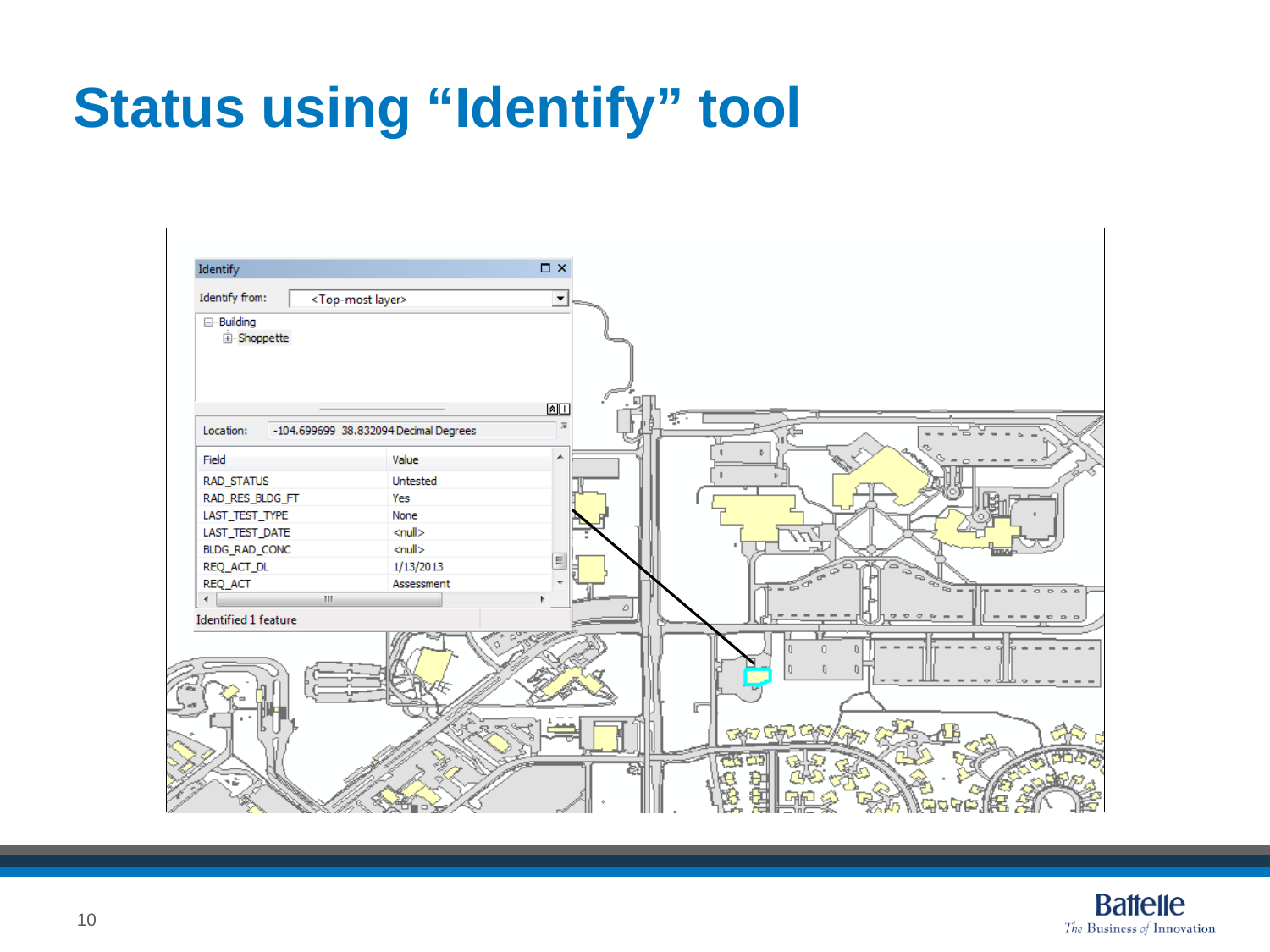## **GIS Tools and Techniques Utilized**

- Selection query by attribute
- Selection query by location
- Identify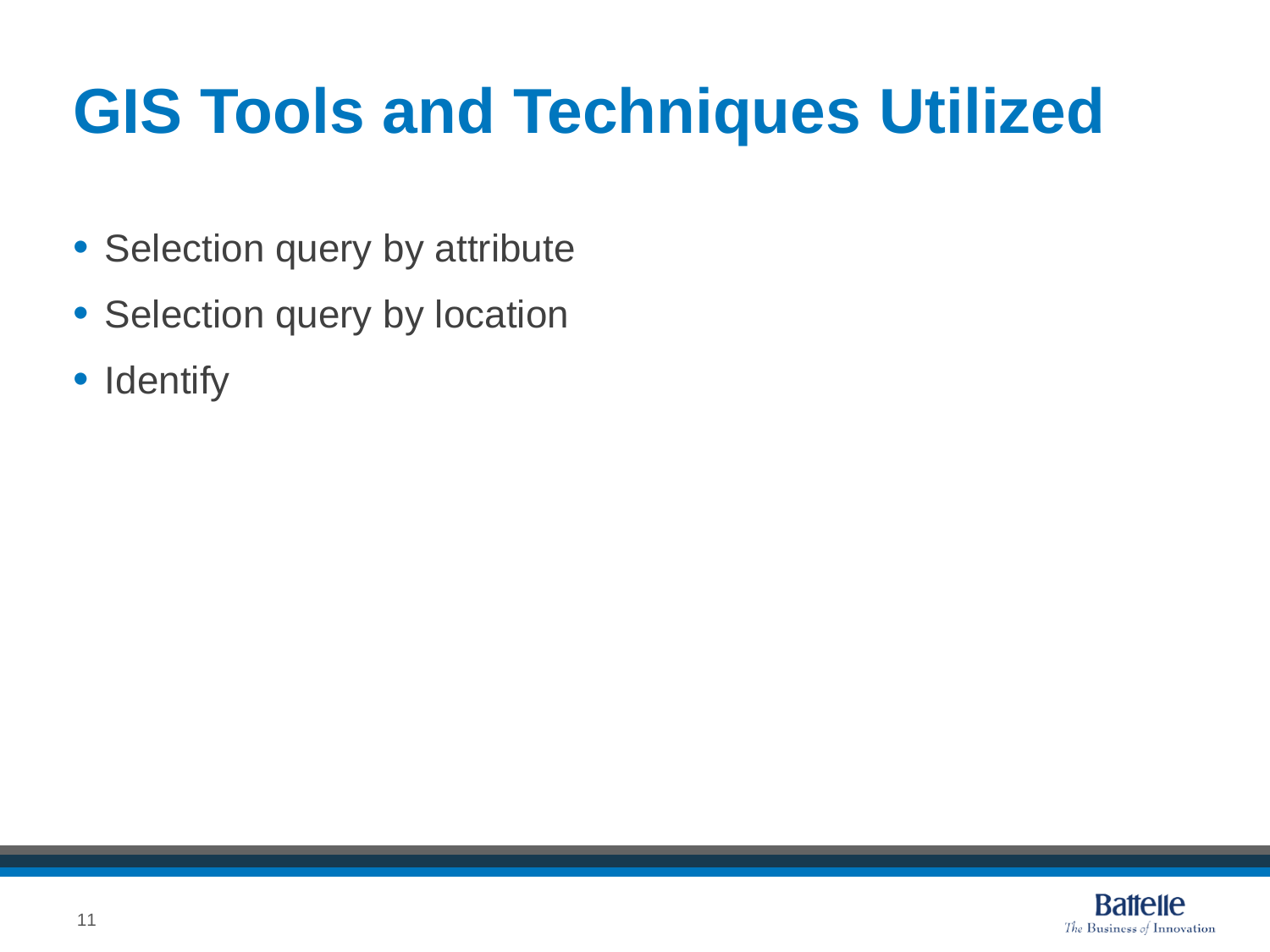## **Key Benefits**

- Means of analyzing indoor radon exposure
- Easy identification of buildings out of compliance or requiring follow-up
- Basis for prioritizing and scheduling testing and mitigation
- Enhanced communication between BE and CE personnel
- Should ultimately reduce radon exposure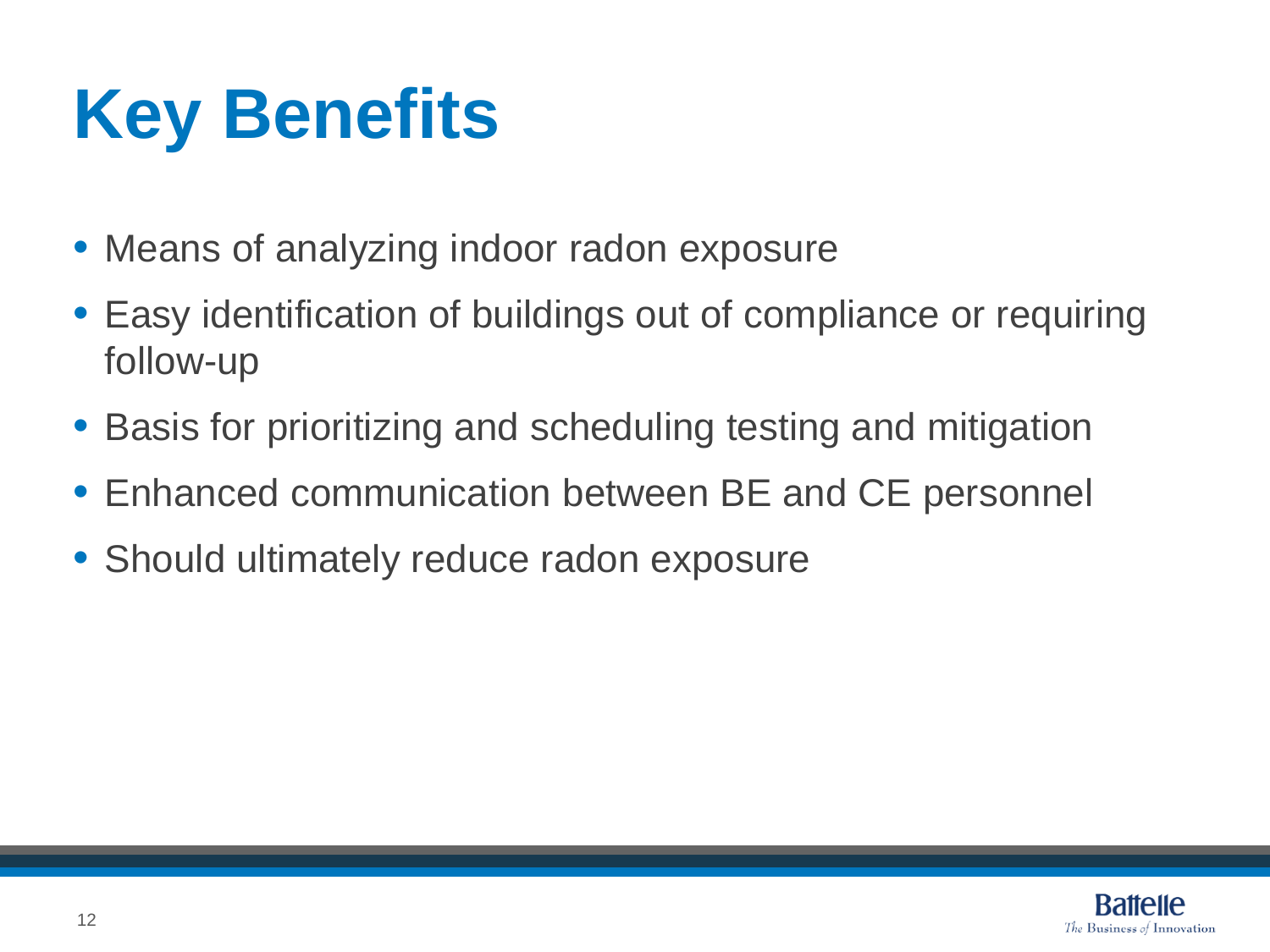### EMERGENCY RESPONSE

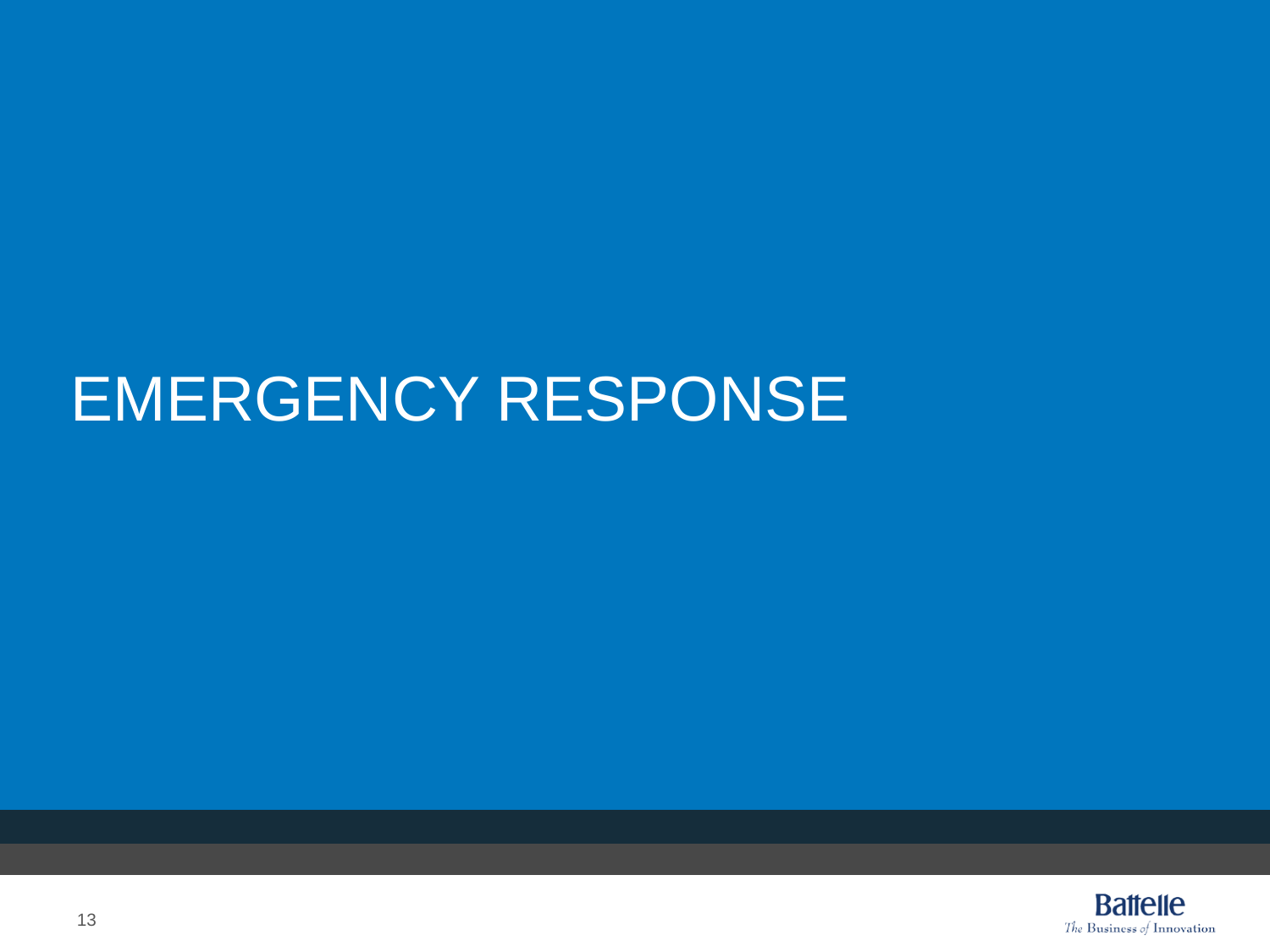## **Key Features**

- Comprised of 18 feature classes
- Proactive/reactive application
- Airborne chemical release
- Plume is simulated and mapped
- Street names and road blocks identified
- Buildings and personnel impacted by threat zone identified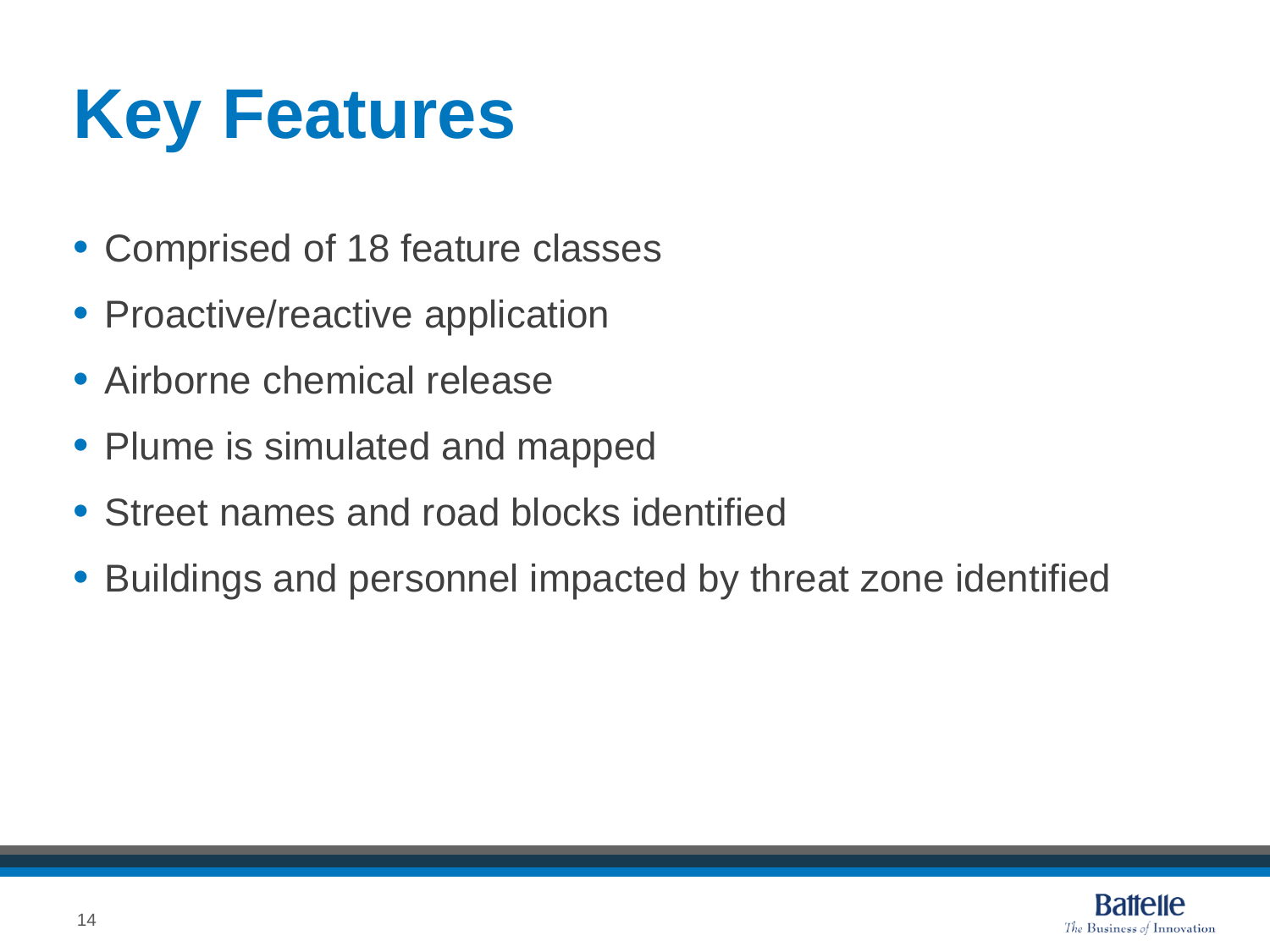## **Emergency Response Scenario**

- Accidental transport release
- Chlorine gas
- ALOHA dispersion model





Road Blocks

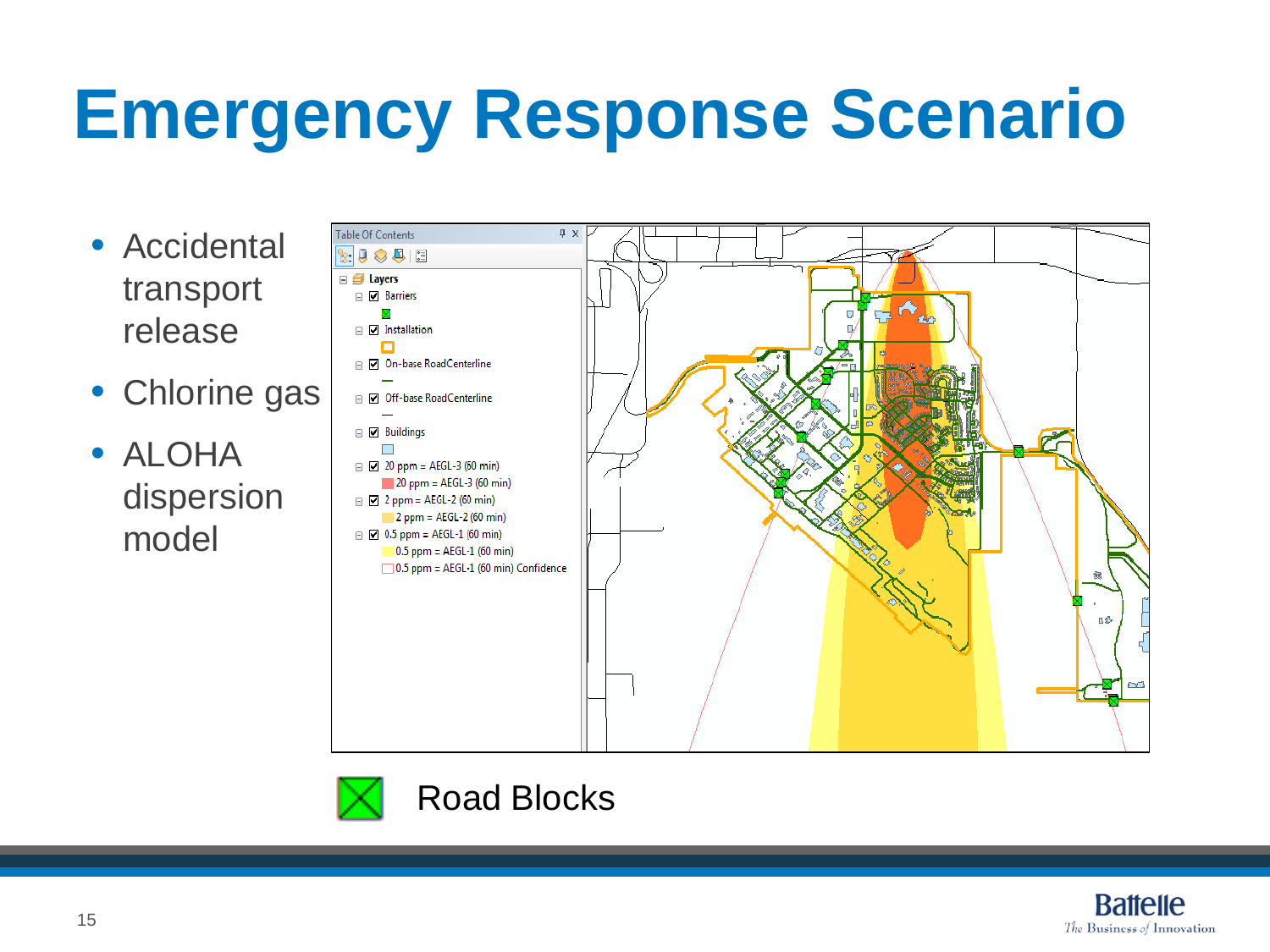#### **Road Block Barrier Model – Model Builder**



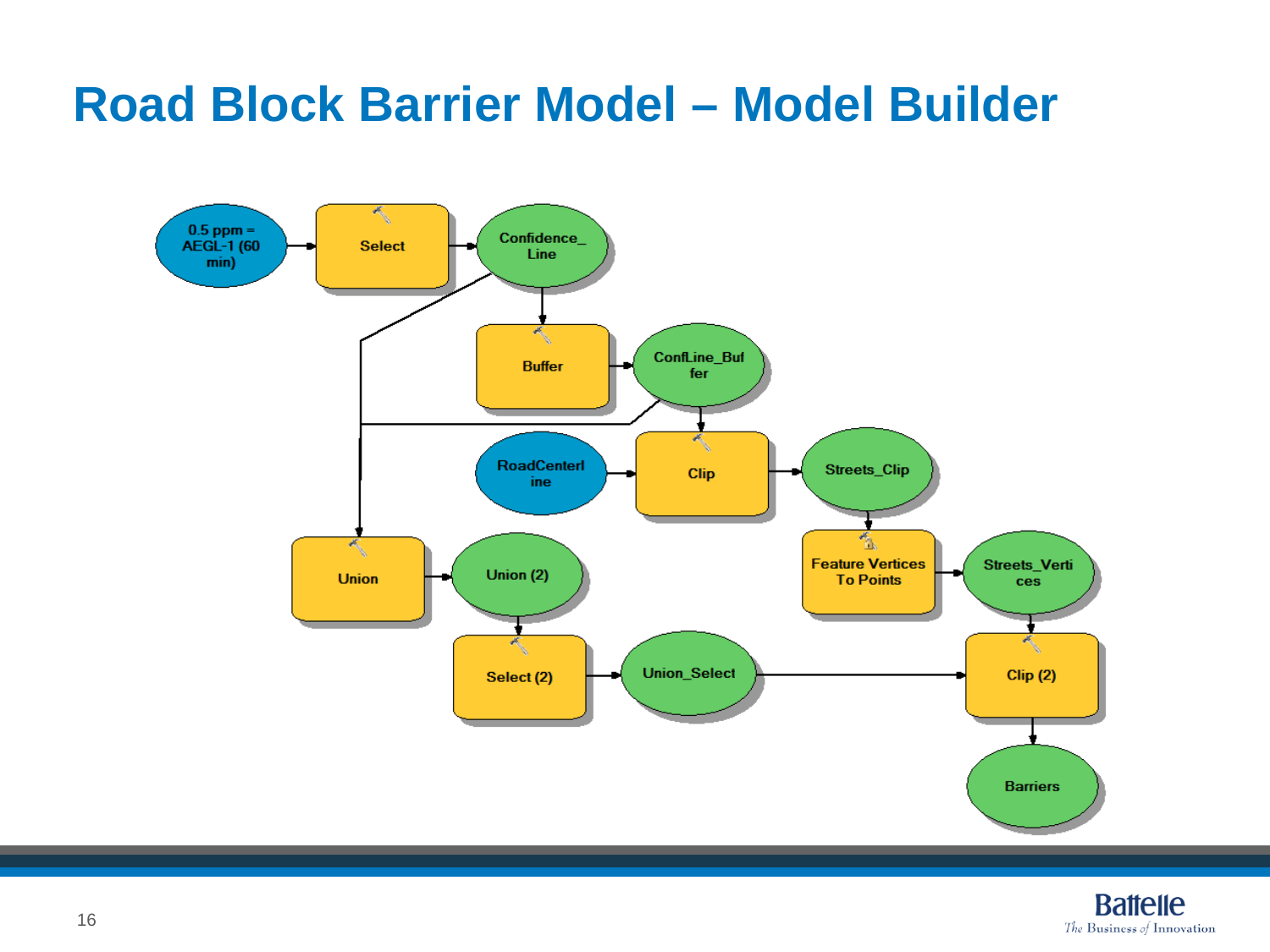#### **Buildings in Threat Zone**



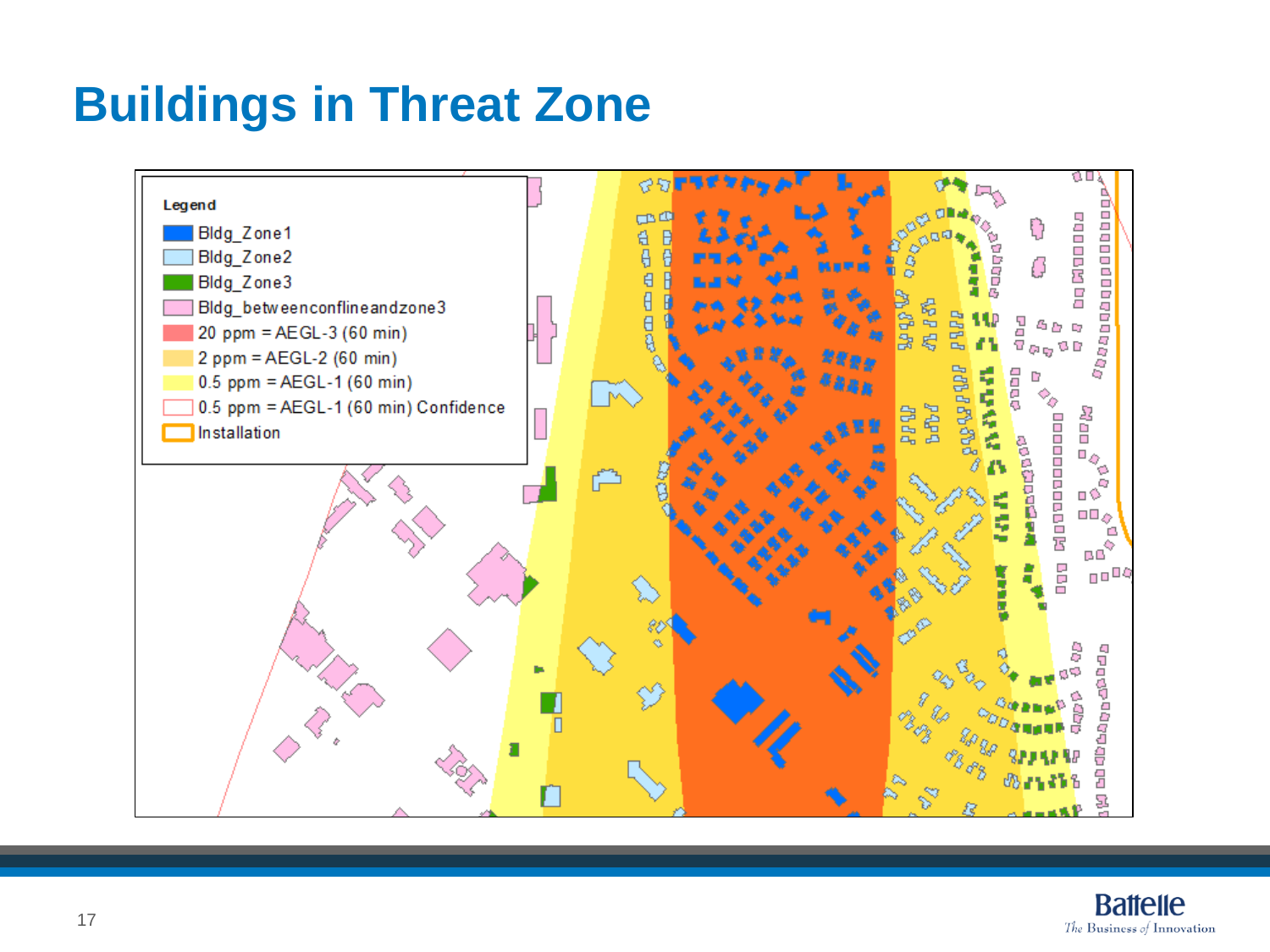#### **Identification of Buildings within Threat Zone**

- Chlorine gas release
- ALOHA .pas file exported
- Two data frames
- Data driven pages
- Map exported to pdf form



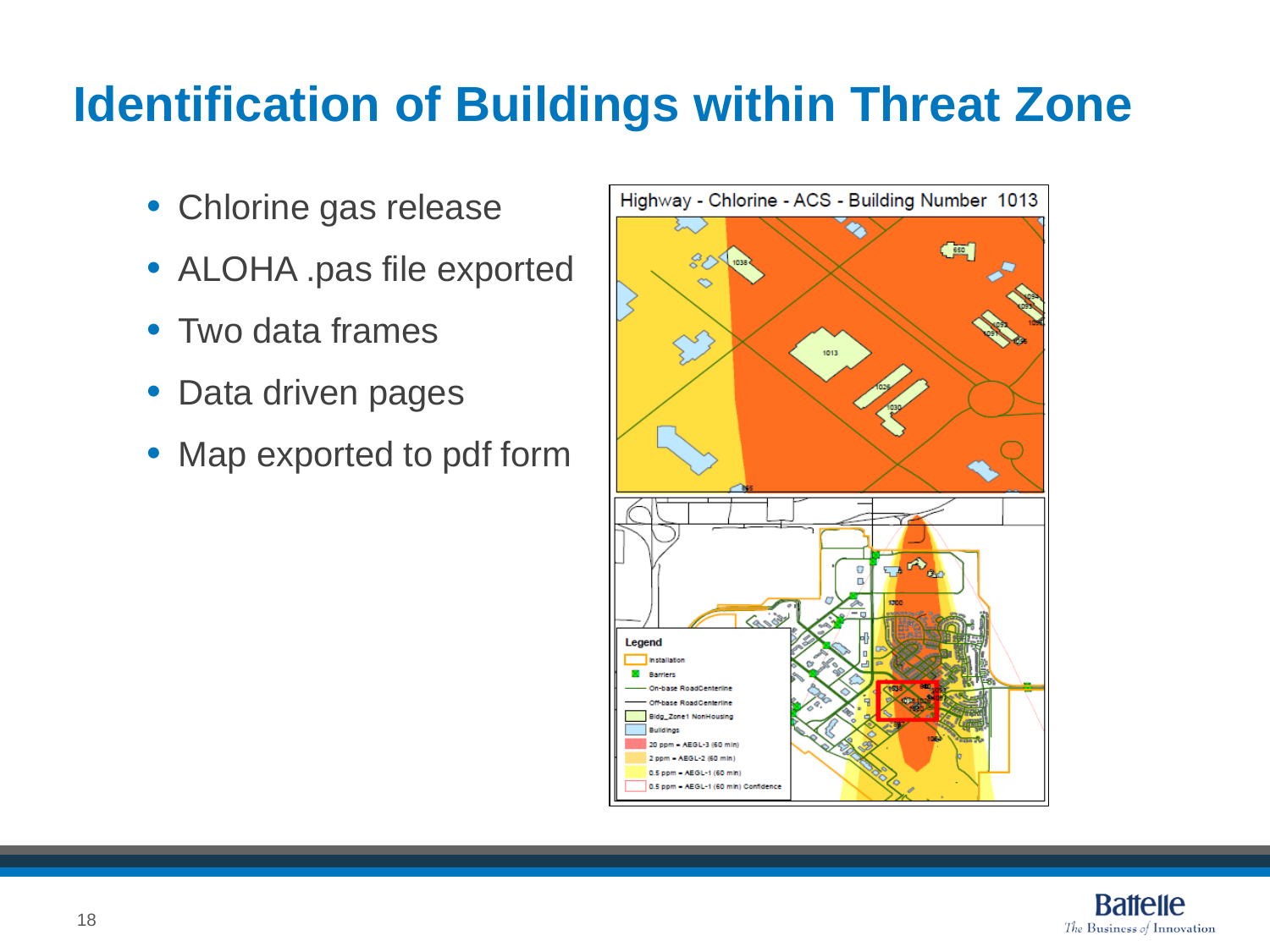## **GIS Tools and Techniques Utilized**

- Selection query by location
- Selection query by attribute
- Split feature class by field
- Clip features
- Symmetrical difference
- Data driven pages
- **Reports**
- Model builder

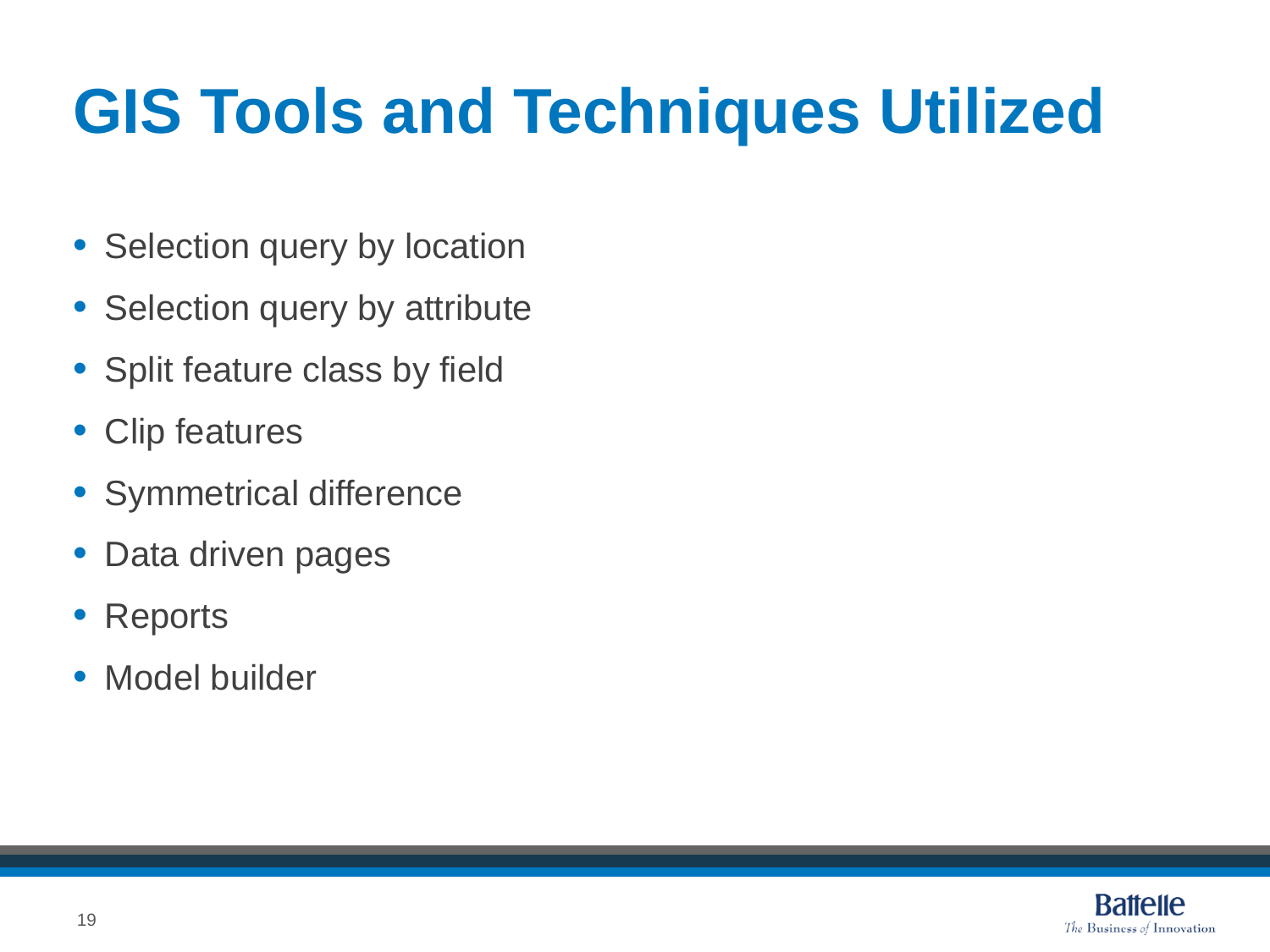# **Key Benefits**

- Proactive and reactive application
- Threat zones effectively displayed
- Road blocks identified
- Buildings impacted by threat zones identified
- Enhanced decision-making and communication capabilities

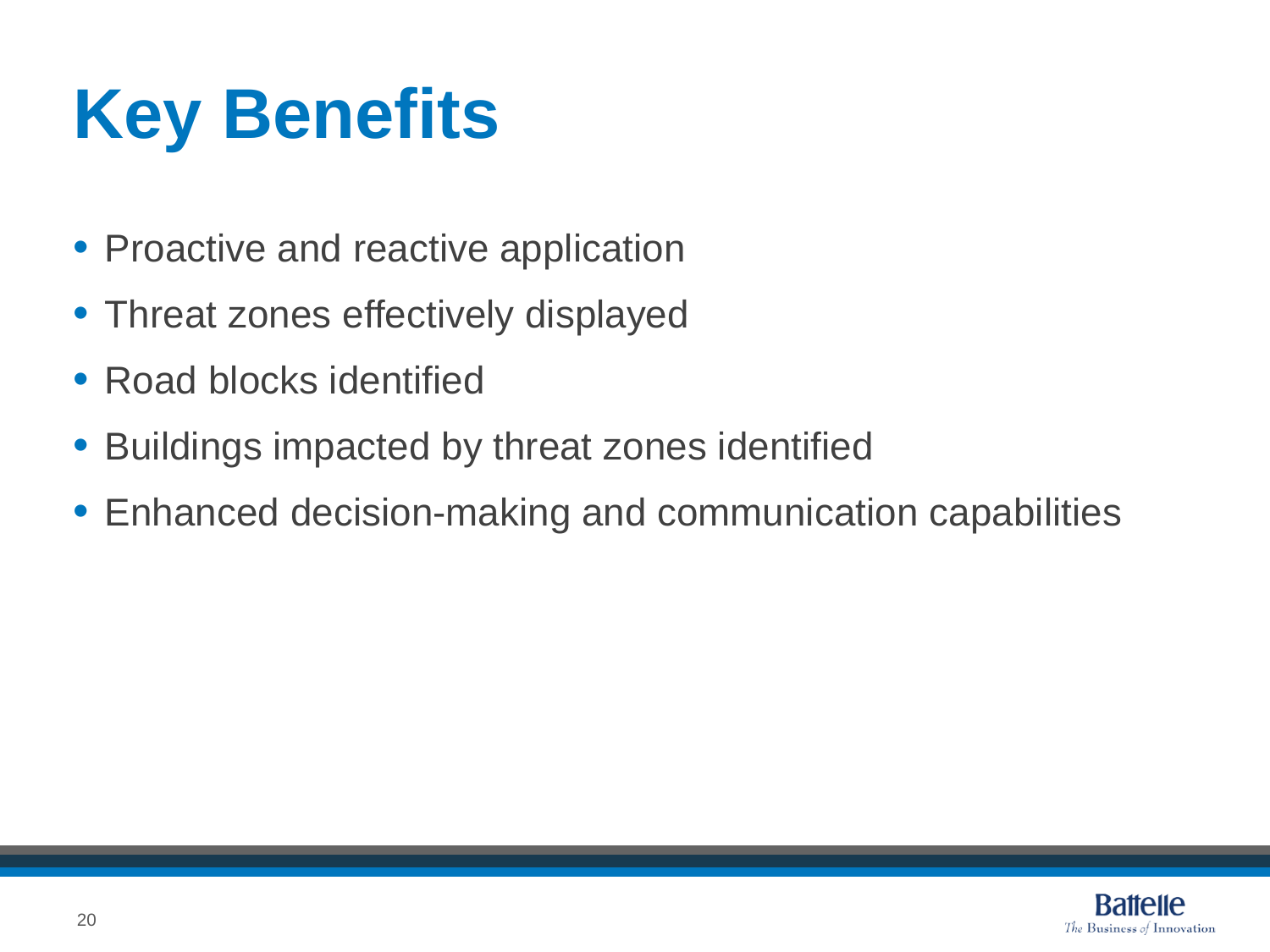### DRINKING WATER SAMPLING PROGRAM

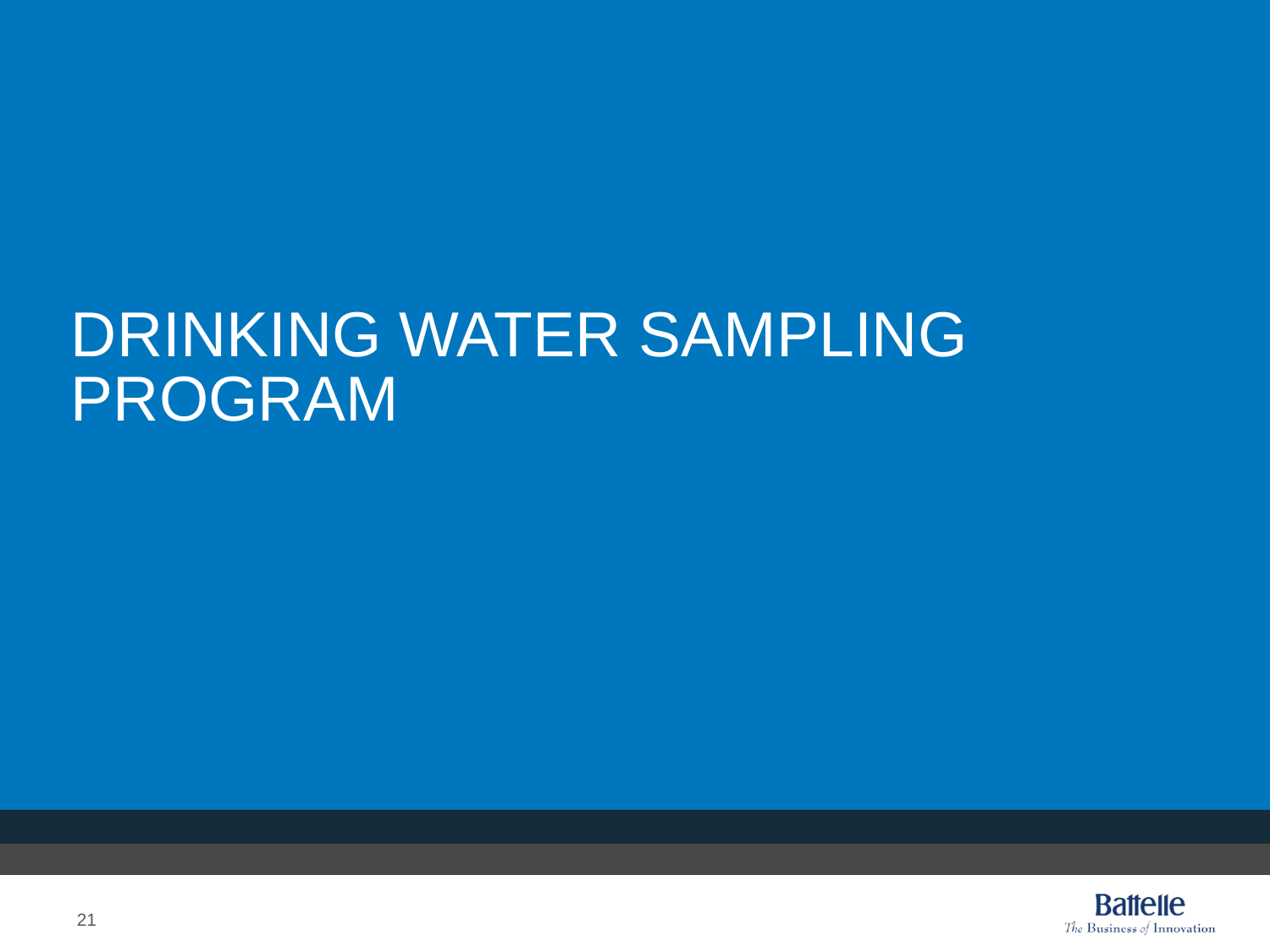## **Key Features**

- Proactive application
- Comprised of five feature classes and four tables
- Supports rigorous USAF drinking water surveillance program
- Repository for sample results, analysis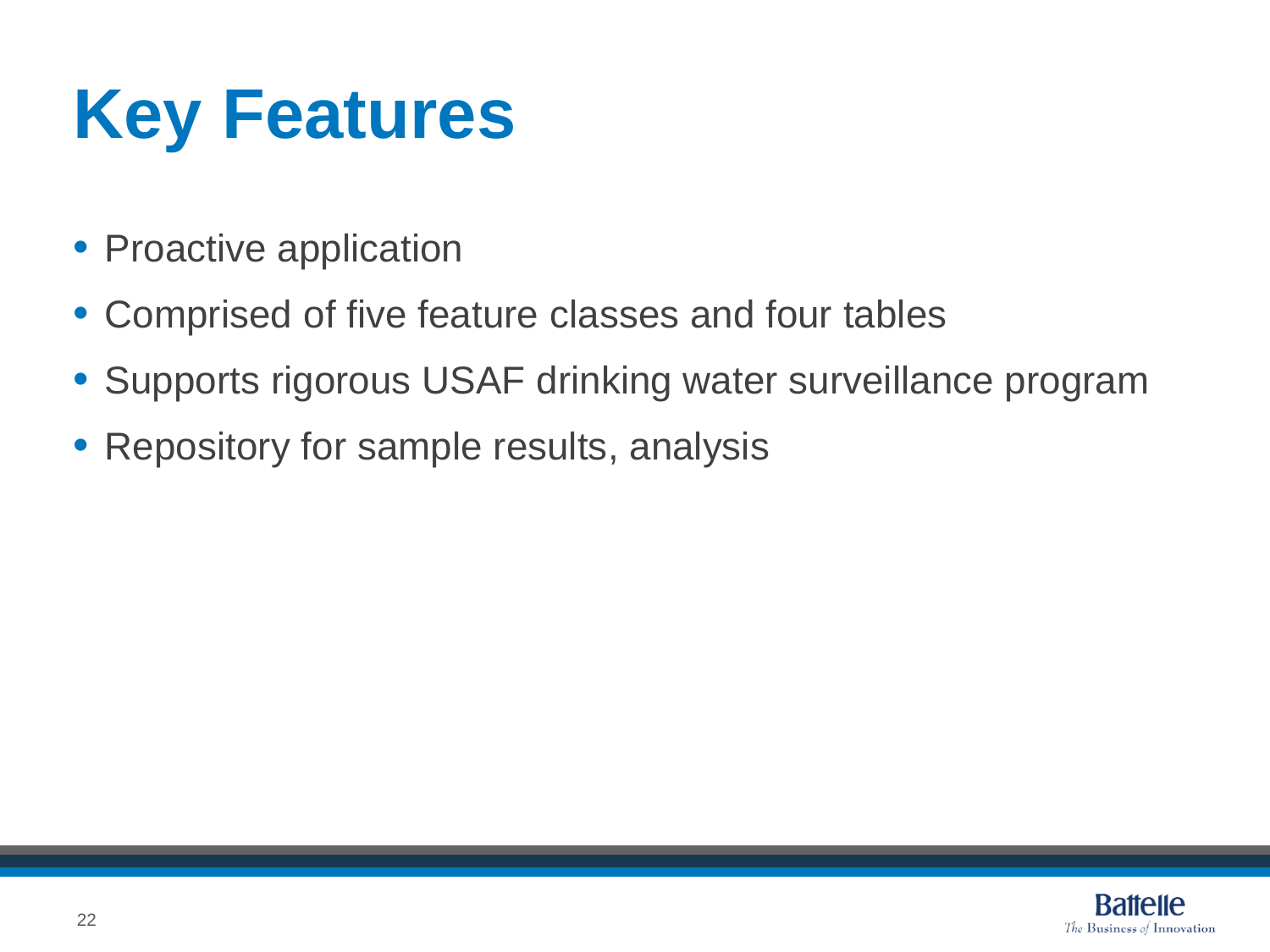## **Regulatory Guidance**

- Recently updated AFI48-144 describes element of SAM plan as follows:
	- "A current map of each water distribution system showing locations of bacteriological, chemical, lead and copper, disinfection byproducts and radiological monitoring points. BE shall request CE include this information as part of a Geographical Information System and track locations of water system maintenance and complaint reports."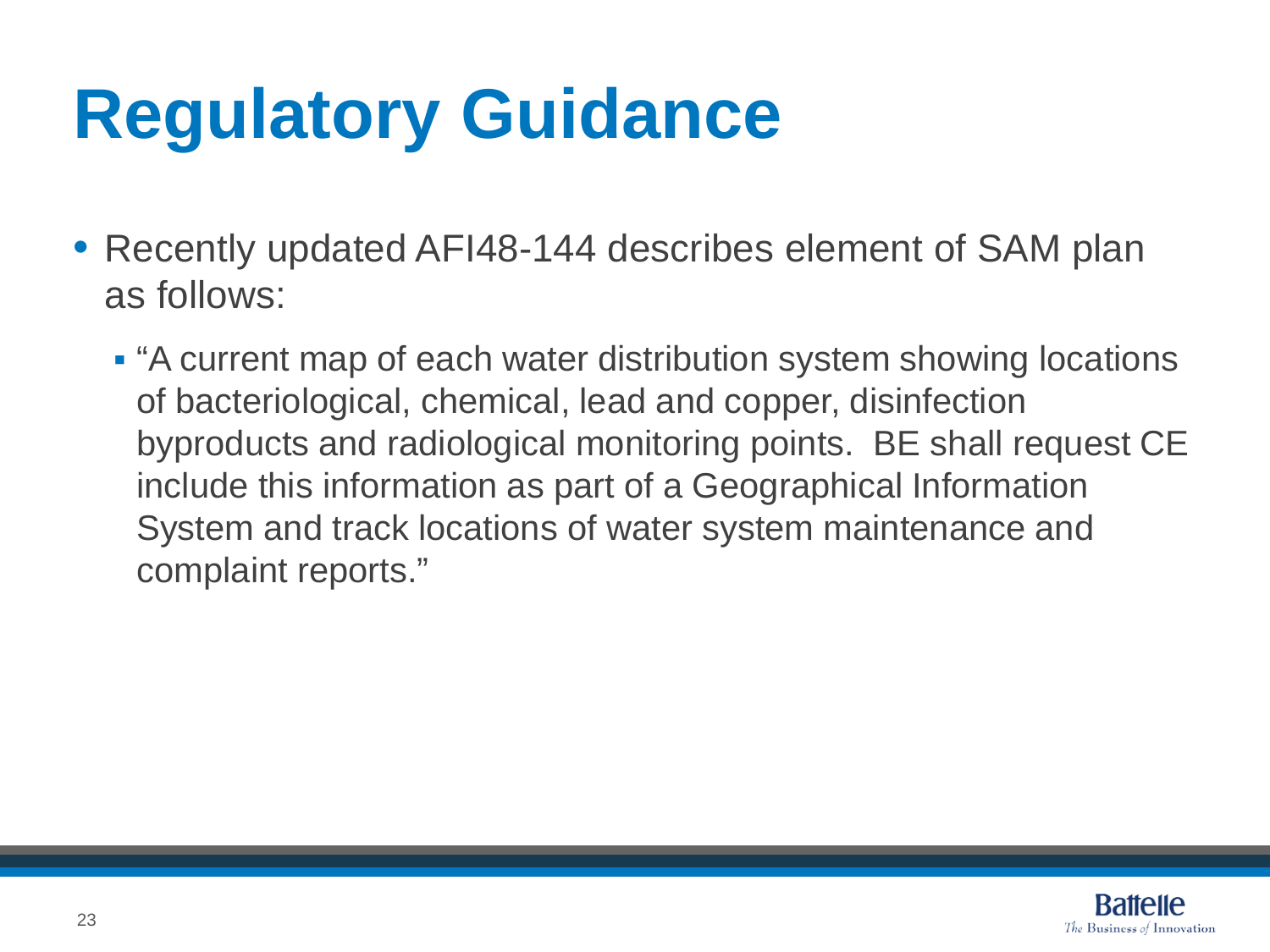### **Display Example: Feature Classes**



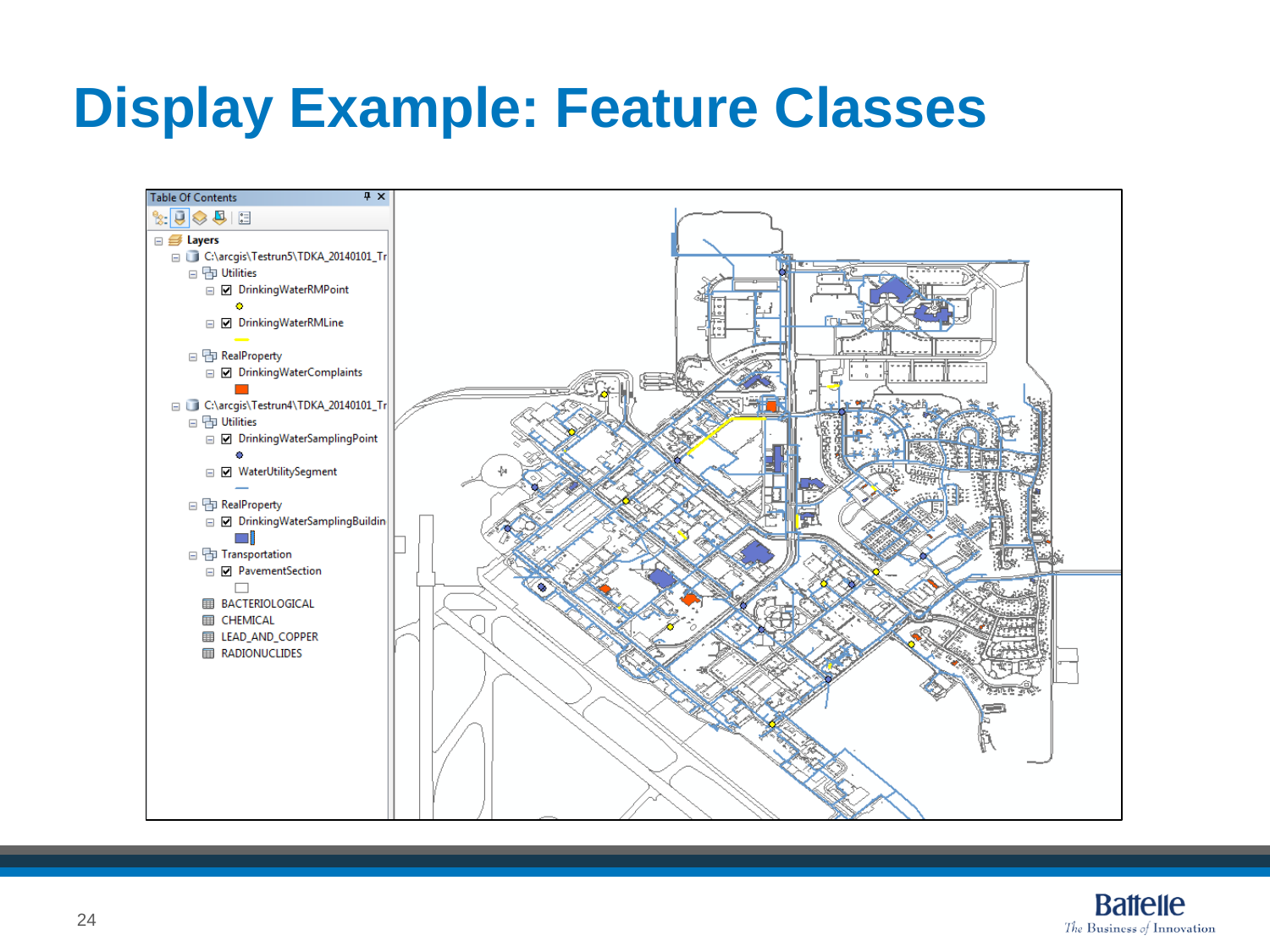### **Tables Utilized for Analysis**

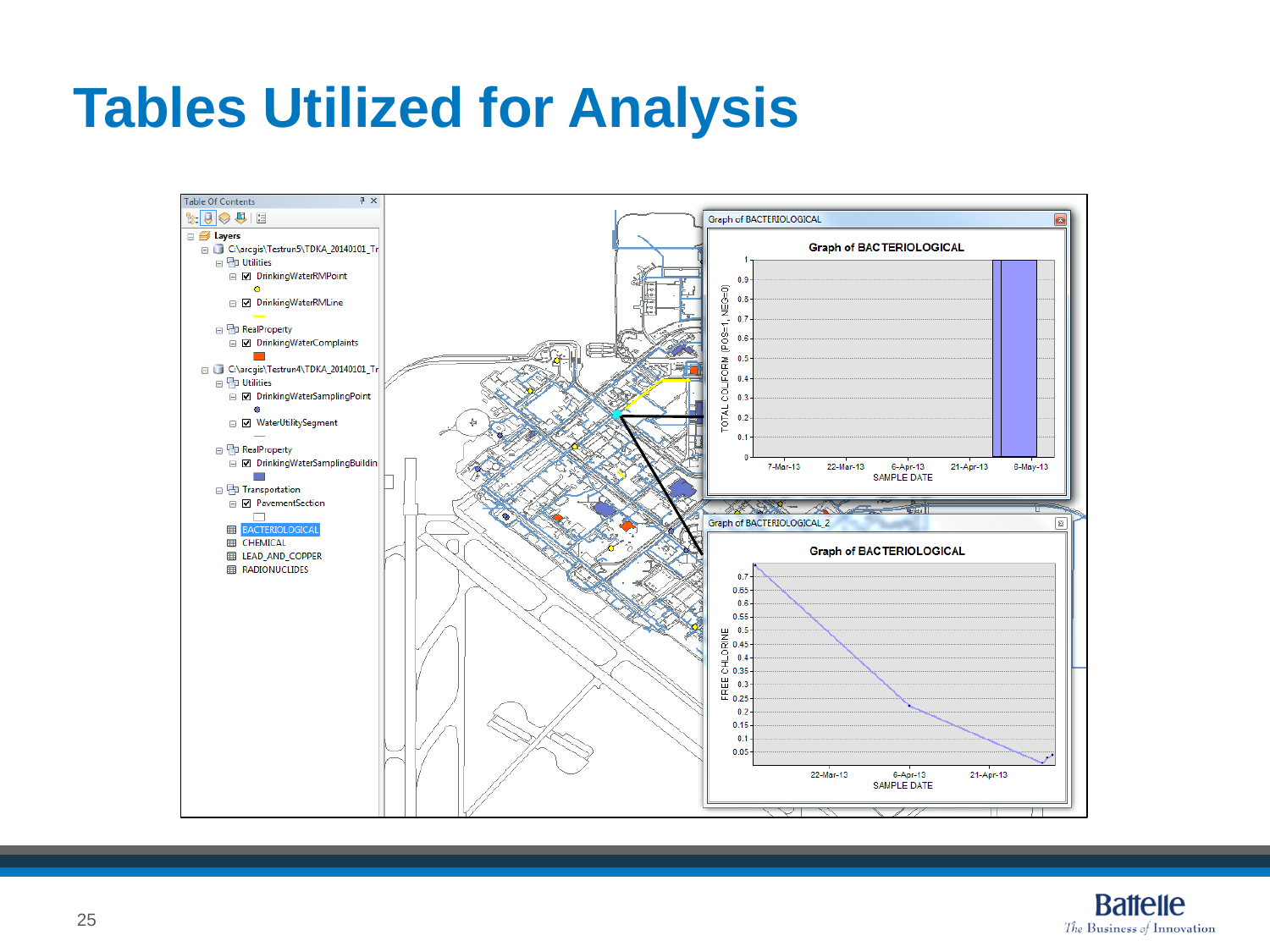## **GIS Tools and Techniques Utilized**

- Selection query by location
- Selection query by attribute
- "Identify" tool
- Relate function
- Graphing function

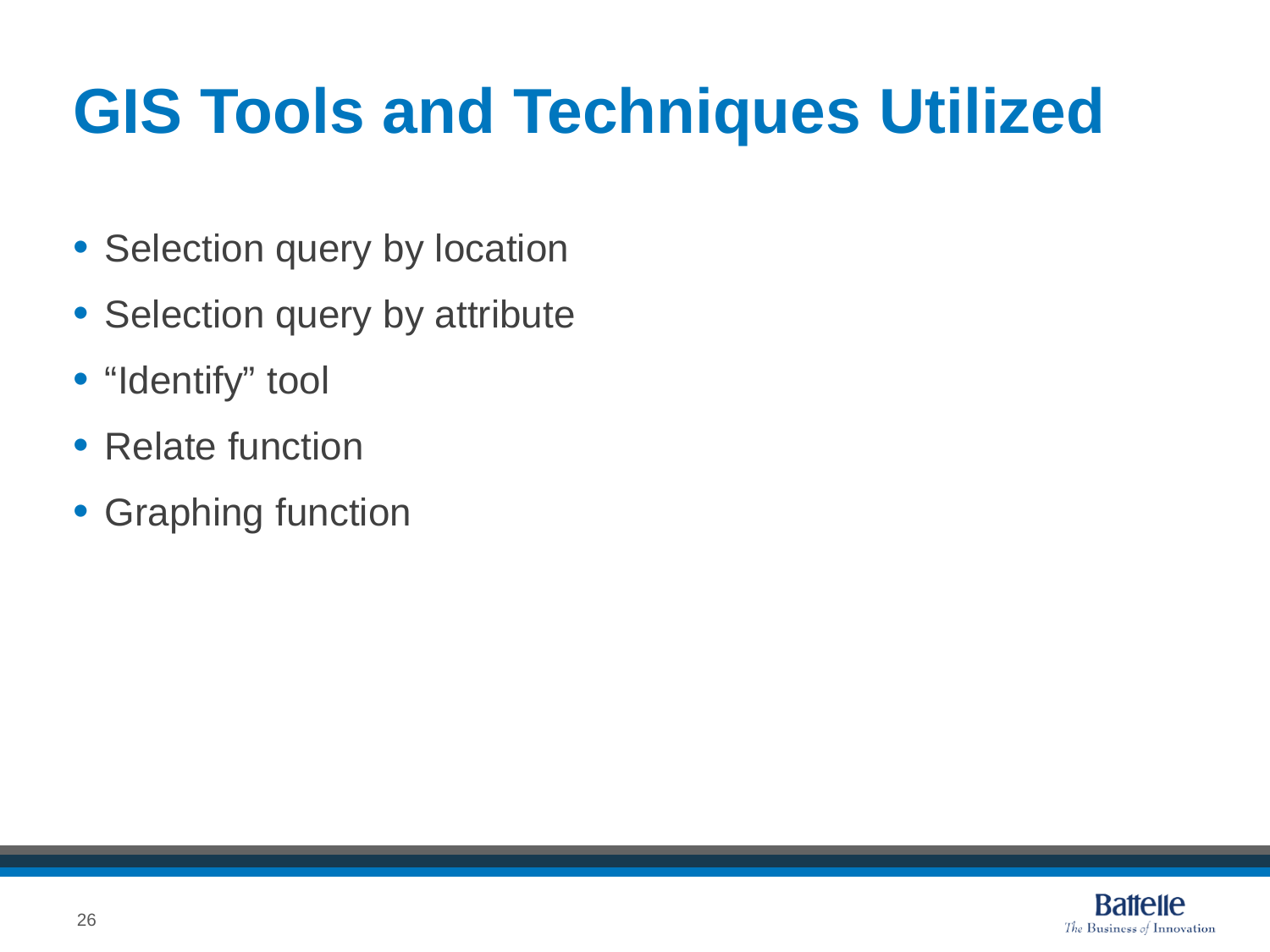## **Key Benefits**

- Feature classes and tables provide means of collecting and analyzing a large amount of sampling information
- Graphical analysis provides additional insights
- Additional layers provide further insights
- Threat identification should be enhanced
- Facilitates communication and coordination between BE and CE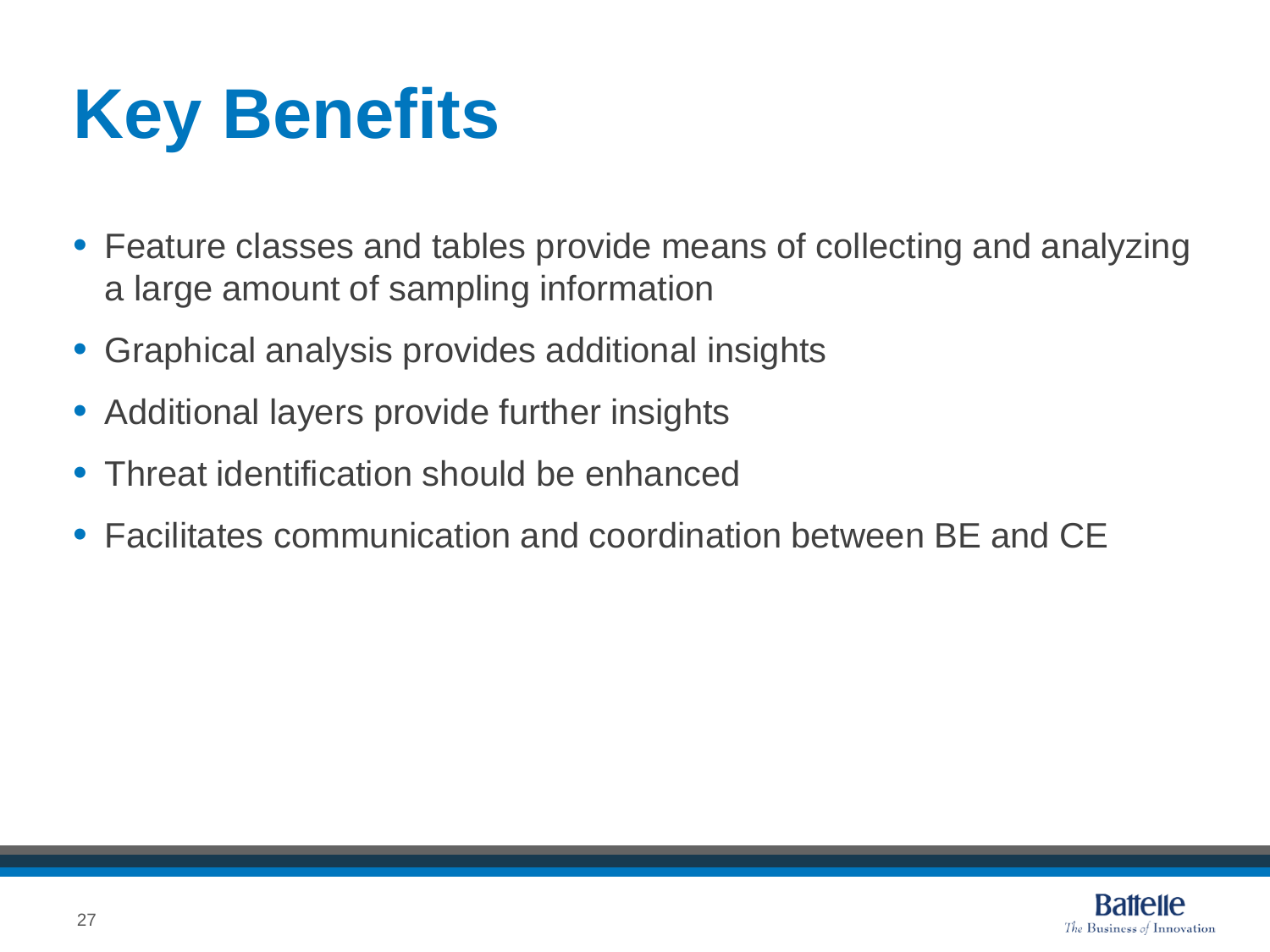## **Conclusions**

- The mission-specific data sets and layers developed for the U.S. Air Force (USAF):
	- Augment GeoBase
	- Enhance utilization of GeoBase for prediction, identification, analysis, management, and communication of OEH risks at USAF bases.
	- Build critical OEH components of an evolving, GIS-centric knowledge management approach for USAF and the U.S. military